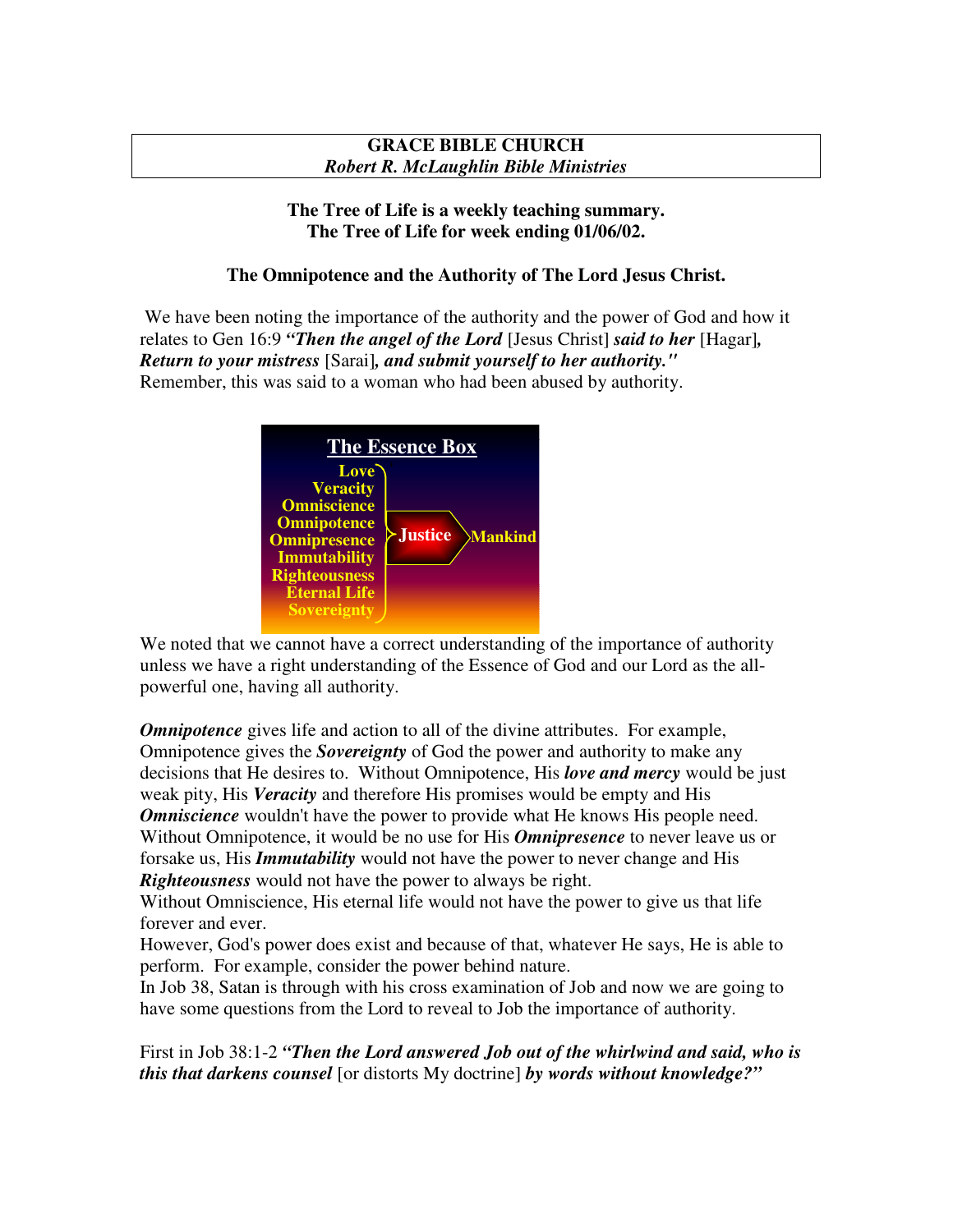## God asks Job *"Who is this that darkens counsel by words or doctrines without knowledge?"*

In this context, God means that Job has the doctrine but has made the wrong application. Remember one can perceive and metabolize doctrine and still refuse to apply it. In verse 3, God announces His intention to interrogate and examine Job and to reveal the importance of having all power and all authority.

# Job 38:3 *"Now gird up your loins like a man,"*

One of the biggest difficulties with believers when they get into suffering is that they lose the valiant principle of being courageous. This is when they whine about everything that's going on in their life and they start to blame others. Job, like all of us, must stop whining about his suffering because we can't whine about the past and serve the Lord in the present. We have to understand the power and authority of God.

This is a command for Job to face the truth to get back in fellowship with God and forget about his suffering.

In order to *"be a man"* you have to face the fact that you are responsible for your own failures.

In every generation God is looking for men and women who will be men and women and who can stand in the gap and handle pressure.

In Eze 22:29-30 *"The people of the land have practiced oppression and committed robbery, and they have wronged the poor and needy and have oppressed the sojourner without justice. And I searched for a man among them who should build up the wall* and stand in the gap before Me for the land, that I should not destroy it; but I found no *one."*

Most believers say in their heart and in their actions, Luk 14:18b-20 *"I have bought a piece of real estate and I need to take care of it; please consider me excused. I have a business and I am going to invest in it; please consider me excused. I'm married, and for that reason I am too busy, therefore, I cannot come."*

David said to his son Solomon just before he died, 1Ki 2:2 *"Be strong therefore and show yourself a man."*

A man is someone with strength, a woman is someone with virtue.

Joab, David's general said to his soldiers who were out-numbered and the odds were against them in 2Sa 10:12 *"Be of good courage and let us play the men for our people."* The apostle Paul said to the believers at Corinth concerning false doctrine and apostate teaching, 1Co 16:13 *"Be on the alert, stand firm in the faith, act like men, be strong."* A real man is someone who is on the alert, and who stands firm in doctrine and is strong.

In verses 4-11 of Job 38, we have the first question: Was Job present at the creation of planet earth when the authority and the power of Almighty God was present? Of course the answer to that is No! So we have a beautiful description of creation. The Lord says to Job in verse 4 *"Where were you when I laid the foundation of the earth? Tell Me, if you have understanding,"*

That takes power, that takes authority!

Verse 5 *"Who set its measurements, since you know? Or who stretched the line on it?"* God is saying to Job, "I know what I'm doing! I have all power and all authority."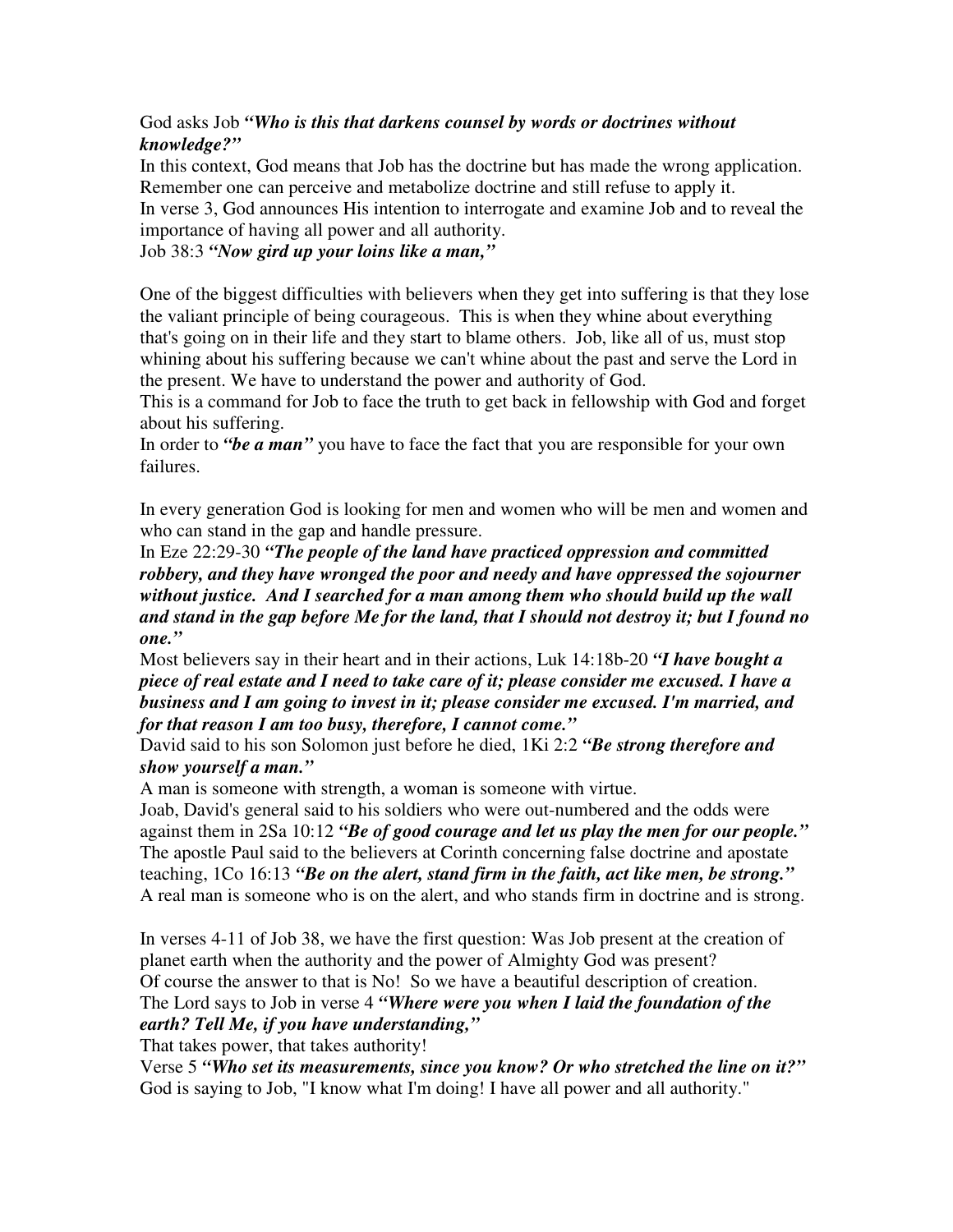Job had a plan that he was going to have prosperity for all of his life and he thought he was all set for life, however, that was Job's plan not God's!

God's plan was to bring some adversity into his life whereby Job could glorify Him in the angelic conflict.

Spirituality does not guarantee a life without problems and difficulties!

As the apostle Paul said in 2Ti 3:12 *"And indeed, all who desire to live godly* [eusebosspiritual] *in Christ Jesus will be persecuted."*

If man doesn't know what God is doing it is simply because he doesn't need to know or because he is not oriented to God's plan.

None of us can fully comprehend the adversities and the sufferings which come into our lives and why they do but in the end we will discover that God knew all along exactly what we needed and what was best for us.

Remember what The Lord Jesus Christ said to Peter in Joh 13:7 *"What I do you do not realize now, but you shall understand hereafter."*

No one in the human race can ever really understand in depth the principle of the authority and the power and omniscience of God.....and the fact that God knows all things and has everything under control.

Job is about to learn that some of the greatest blessings you can have in this life comes through suffering not through prosperity and trusting and relying on the power and the authority of God.

Job 38:6 *"On what were its bases sunk? Or who laid its cornerstone,"*

When God laid the foundation of the earth the angels were there.

Job 38:7 *"When the morning stars* [the angels with authority] *sang together, And all the sons of God* [beni ha Elohim, the angels] *shouted for joy?"*

The sons of God are the *beni ha Elohim*, the sons of the gods referring to the angels. When God started to restore the earth for man's existence on it, there were angels there during the restoration of the earth but Job wasn't there.

Remember that Gen 1 is not a record of the creation of the earth but a record of the restoration of the earth!

These were elect angels and that is why it says in verse 7 that they shouted for joy, because God was going to take a new type of creature called man, give him a free will, and prove to the fallen angels that they were out of line in their decision to follow Satan.

## Job 38: 9-11 "**Or where were you Job when I God, with power and authority enclosed the sea with doors, When, bursting forth, it went out from the womb;** *When I made a cloud its garment and thick darkness its swaddling band, And I placed* boundaries on it and I set a bolt and doors, And I said, Thus far you shall come, but no *farther; And here shall your proud waves stop?"*

Consider God's power in preservation. No creature has power to preserve itself. Both man and beast would perish if there were not herbs for food, and herbs would wither and die if the earth was not refreshed with rain.

It is impossible for God to do anything that is imperfect since He is perfect and He has all authority and the power.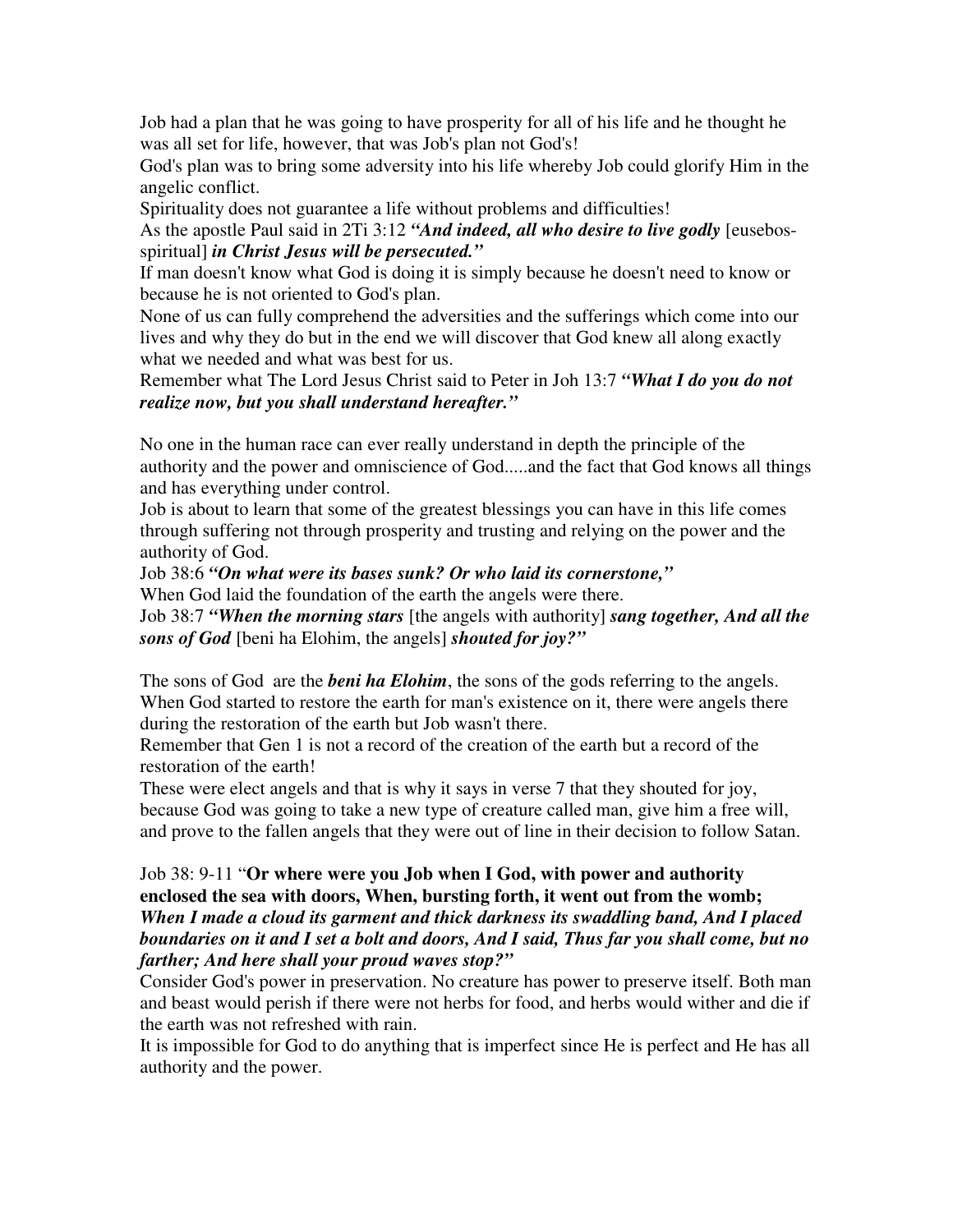The second question is found in verses 12-15.

In effect, the question is to Job, Can Job rotate planet earth on its axis and produce a sequence of day and night?

Job 38:12-15 *"Have you ever in your life commanded the morning and caused the dawn to know its place; That it might take hold of the ends of the earth, And the wicked be shaken out of it? It is changed like clay under the seal and they stand forth like a garment. And from the wicked their light is withheld, And the uplifted arm is broken."*

The third question: Does Job know anything about death and can Job guarantee the function of the so-called scientific laws regarding weather, verses 16-30.

Job 38:16-30 *"Have you entered into the springs of the sea? Or have you walked in the recesses of the deep? Have the gates of death been revealed to you? Or have you seen the gates of deep darkness? Have you understood the expanse of the earth? Tell Me, if you know all this. Where is the way to the dwelling of light? And darkness, where is its place, That you may take it to its territory and that you may discern the paths to its home? You know, for you were born then, And the number of your days is great! Have you entered the storehouses of the snow, Or have you seen the storehouses of the hail, Which I have reserved for the time of distress, For the day of war and battle? Where is the way that the light is divided or the east wind scattered on the earth? Who has cleft a channel for the flood or a way for the thunderbolt; To bring rain on a land without people, On a desert without a man in it, To satisfy the waste and desolate land and to make the seeds of grass to sprout? Has the rain a father? Or who has begotten the drops of dew? From whose womb has come the ice? And the frost of heaven, who has given it birth? Water becomes hard like stone, And the surface of the deep is imprisoned."*

God is revealing His majesty and magnificence through knowledge.

In verses 31-33, a fourth question: Can Job handle the universe outside of planet earth? Job 38:31 *"Can you bind the chains of the Pleiades, Or loose the cords of Orion? Can you lead forth a constellation in its season, And guide the Bear with her satellites? Do you know the ordinances or the laws of the heavens, Or fix their rule over the earth?"*

How minute our problems must seem to God.

Yet His love for us is manifested by such passages as

Luk 12:6-7, *"Are not five sparrows sold for two cents? And yet not one of them is forgotten before God. Indeed, the very hairs of your head are all numbered. Do not fear; you are of more value than many sparrows."*

The fifth question: Can Job operate the laws of meteorology such as directing wind, rain, and thunderstorms, found in verses 34-38, *"Can you lift up your voice to the clouds so that an abundance of water may cover you? Can you send forth lightnings that they may go And say to you, Here we are? Who has put wisdom in the innermost being, or has given understanding to the mind? Who can count the clouds by wisdom or tip the water jars of the heavens, When the dust hardens into a mass and the clods stick together?"*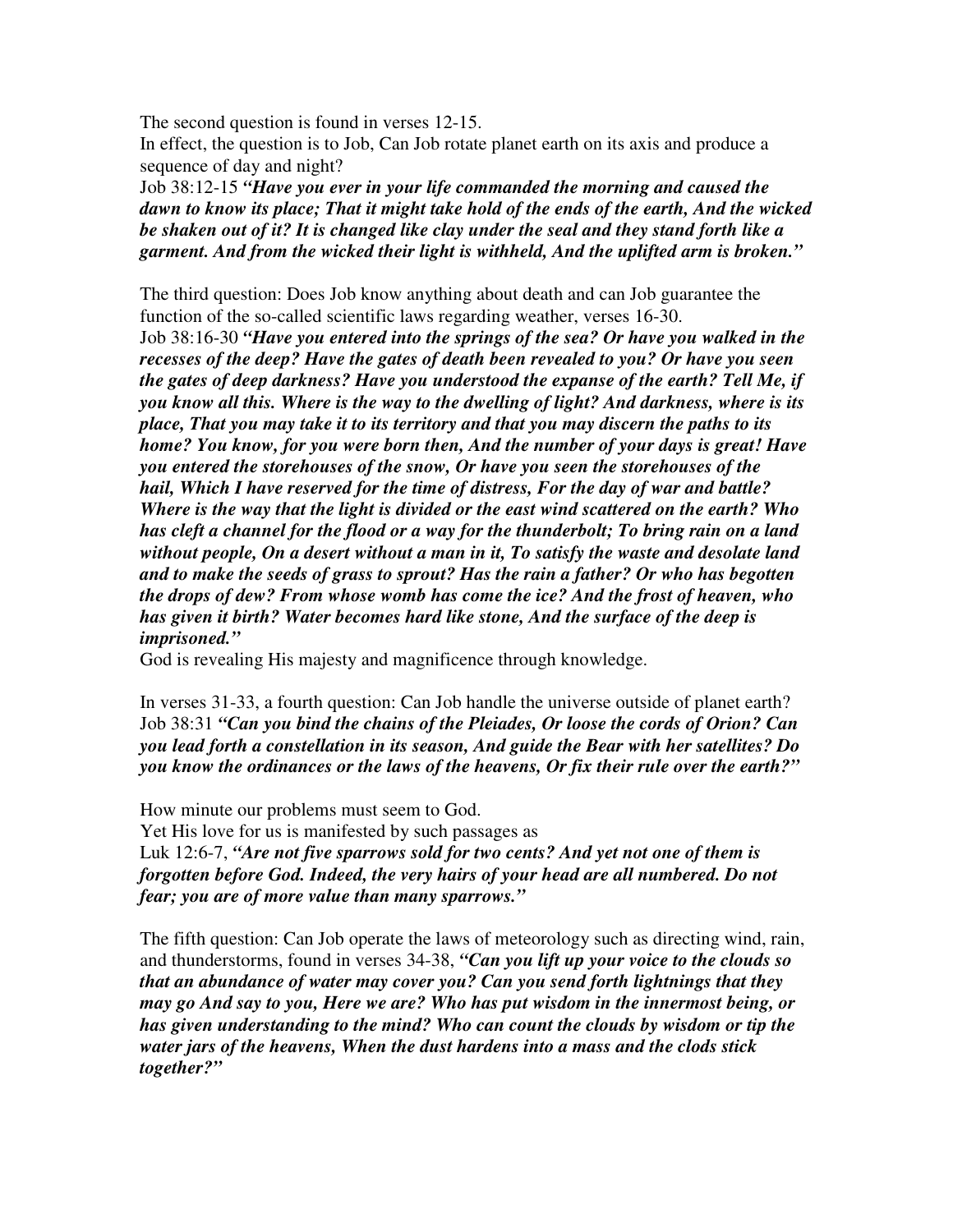The continuation of the universe and all of its creatures and the stable state of the atmosphere depends on the omnipotence and immutability of Jesus Christ, Col 1:17; Heb 1:3.

When we think about the magnitude of His power and His love for us and the ability that He has to come through for us, we should never even worry for a moment!

Jer 32:17 *"Ah Lord God! Behold, Thou hast made the heavens and the earth by Thy great power and by Thine outstretched arm! Nothing is too difficult for Thee,"*

Scientific laws, as such, do not exist, because science did not develop them, nor does science enforce them, God does!

These so-called scientific laws are based on the statistical assumption that the universe, which operates according to a fixed norm, will continue to do so. Science can observe and apply, but the speculation of science is what is often in conflict with the Bible. Science can observe certain laws, but cannot guarantee their continuance. The universe with its matter, energy, and operating laws of God will not always exist as it does at the present time, 2Pe 3:10?12; Rev 20:11.

Every discovery of the pattern of the universe is a treatise on the faithfulness of Jesus Christ, who at the present time is guaranteeing the function of every bona fide scientific law, Col 1:17; Heb 13:8.

Christ is holding the universe together is to resolve the angelic conflict in human history and to bring many sons into glory, Heb 2:10.

Occasionally these laws have been overruled by the sovereignty of God. For example, the day the sun stood still for Joshua in battle, Jos 10:12-13. Power and authority belongs to the Lord!

Consider God's power in government.

Think of the restraining hand of God limiting Satan from taking over the earth. The devil as a roaring lion, walks about seeking whom he may devour. Satan is filled with hatred against God and against those believers who love the Lord. If he had his way he would treat every growing believer the same way he treated Job. He would send fire down from heaven to destroy our fruit; destroy our cattle and cause the wind to overthrow our houses and cover our bodies with boils.

Consider God's power in judgment.

When He smites, none can resist Him. Eze 22:14 *"Can your heart endure, or can your hands be strong, in the days that I shall deal with you? I, the Lord, have spoken and shall act."*

Think of His power when He opened the windows of heaven and poured fountains upon the world so that only those inside of the ark were safe from his omnipotence. Consider Pharaoh and his entire army, which at the time was considered to be the greatest military in the world. However, when they ran into divine omnipotence at the red sea,

they were destroyed in an instant.

Consider God's omnipotence on the unbelievers and the reprobate.

God is going to display His mighty power upon them not merely by incarcerating them in Gehenna, known to many as hell, but by supernaturally preserving their bodies as well as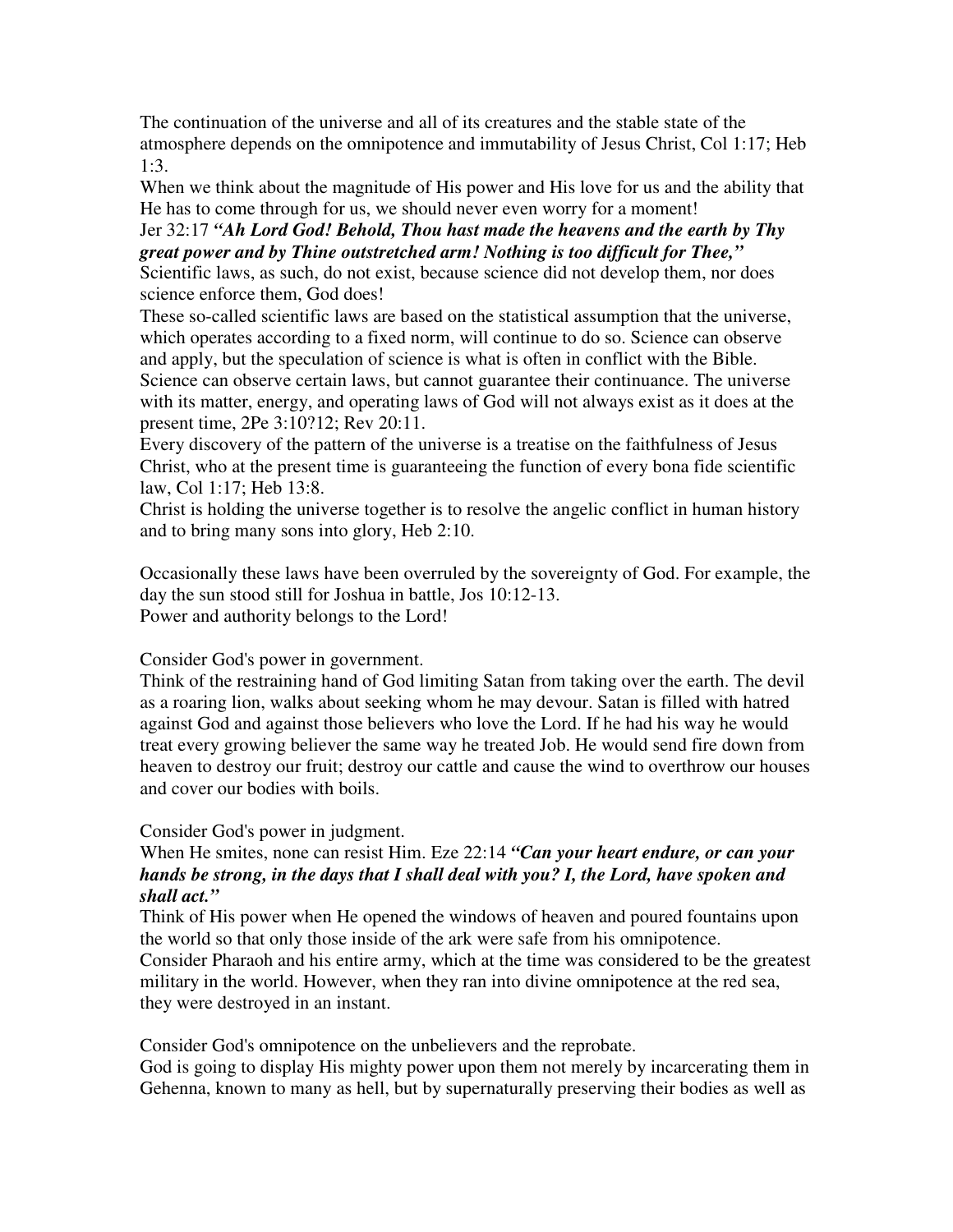their souls in the midst of the eternal lake of fire which burns forever and ever. That is power and authority. That is why we should all obey and recognize authority.

It should be very comforting to you to know that this same authority and omnipotence keeps us saved and protects us. This power should lead us to worship and adore such a wondrous, infinite perfect God who along with this power loves us with a divine love which will never change.

As a member of the Royal Family of God and the future bride of Jesus Christ, your worship and respect toward God is revealed by your confidence you have as a believer. He is clothed with omnipotence, therefore no prayer is too hard for Him to answer.

No need to great for Him to supply.

No passion to strong for Him to subdue.

No temptation too powerful for Him to deliver from.

No misery too deep for Him to relieve.

God has allowed both angels and mankind to possess a free-will or volition and both angels and mankind have used that volition in a negative way. Therefore, when we understand the omnipotence of God, we will be assured that nothing is to difficult for Him.

Consider the sovereignty of God. Sovereignty means that God is supreme in rule and has authority over all things. However, in harmony with His divine essence it's important to note that God will never use His sovereignty to coerce human volition.

This means that God honors our decisions, whether they are for Him or against Him. This also means that we cannot blame God for anything that happens.

The sovereign will of God for mankind is expressed entirely in one verse in the Bible, 1Ti 2:4 *"He desires all men to be saved and to come unto the epignosis knowledge of the truth."*

The very fact that all men are not saved and that all believers do not come unto the epignosis knowledge of the truth reveals

That although God is sovereign, He will not violate or coerce human volition.

In our verse in Gen 16:9 the principle is that only the will of God can solve our problems. Regardless of how hard it seems to be, God's way is the best way. God's will is the only way to meet and to solve the problems of life. God's will must be communicated, and then there must be positive response to it. Positive response to it means recognition of the authority and then the function of execution.

The time will come for Hagar to leave Abram's household, in Genesis 21, but not at this moment. At this moment, it is the will of God for her to stay.

Eventually, it will be the will of God to separate from Abram and Sarai, they will have to be separated eventually, but right now Hagar's responsibility is to go back under the authority of Sarai.

God's timing must be related to God's will and God's timing is perfect, no other time is right. To function under the will of God, is to have God's correct timing for your life.